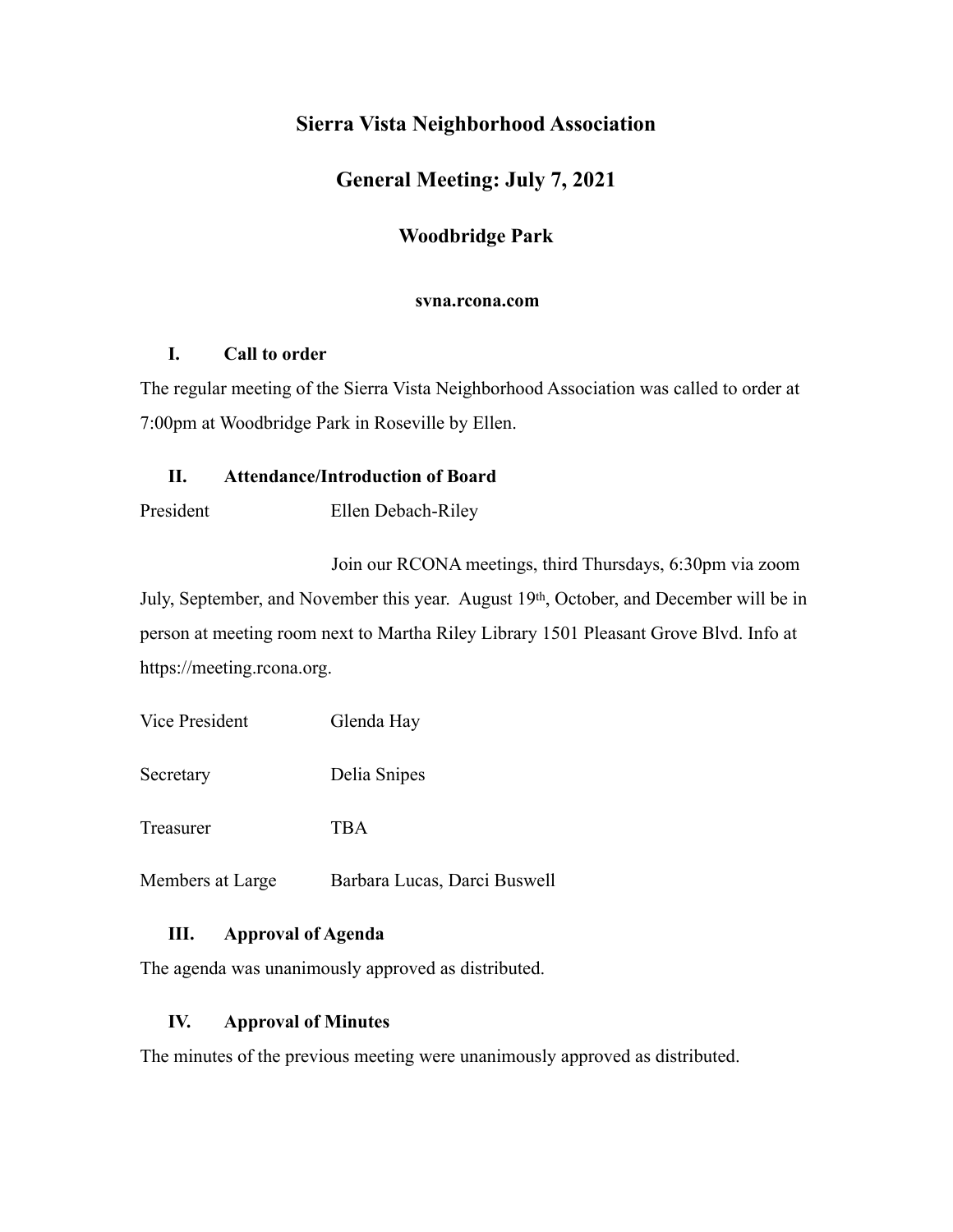### **V. Open Business**

Guest Speakers/Roseville Police Department

- 1) Sergeant Mike Ryland
- 2) Sergeant David Buelow: Social Services Unit Supervisor
	- a. Discussion on homelessness,
		- the transitionary and chronic homeless
		- voluntary engagement
		- community care
		- low barrier shelter
		- dry shelter
		- call 211 for urgent homeless services,
		- write any city council member for concerns.
	- b. High mail theft, (mostly through cluster mailboxes), catalytic converters and thefts occurring by gaining entry through open garage doors.
- 3) Many streetlamp posts have been upgraded to brighter lights, (ongoing)
- 4) "Sierra Vista Villages", ongoing discussion, (consider changing our name to "Historic Sierra Vista".
- 5) 4th of July flags distributed throughout neighborhood.
- 6) \$100.00 donation to the RHS scholarship fund

### **VI. New/Ongoing Business**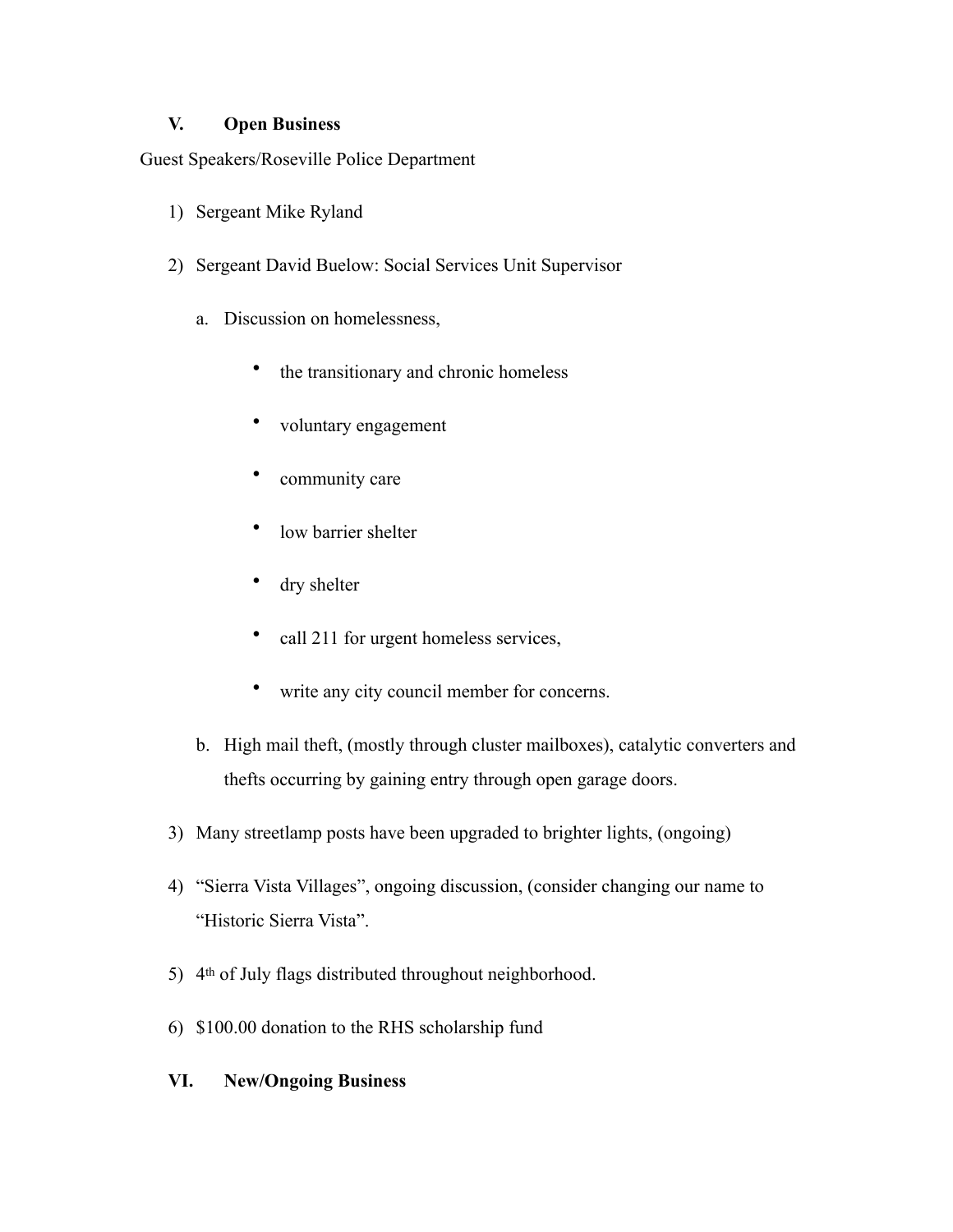- 1) Vote on Bylaw update, passed, quorum only needs 5 as opposed to 7 members.
- 2) Plan and Produce Swap Table is thriving, (refrigerator has been placed for items needing refrigeration).
- 3) National Night Out (NNA) August 3, 2021: cancelled due to anticipated heat.
- 4) National Neighborhood Day
	- a. Woodbridge Park, September 19, 2021
	- b. Fundraising ideas
	- c. Activities
	- d. Refreshments/Food
- 5) Members of the committee are unsure of monument style "SIERRA VISTA" at the corner of Shasta and Sierra,
	- a) follow-up with owners and committee
	- b) discuss possibilities for location,
	- c) fundraisers to support signage.

#### **VII. Topics for next Meeting**

- 1) Halloween Contest
	- a) Voting procedure
	- b) Vending (fundraising)
	- c) Awards/Prizes (winner's yard signs)
- 2) John Tallman: Westpark Communities
- 3) Tara Gee: Parks and Rec